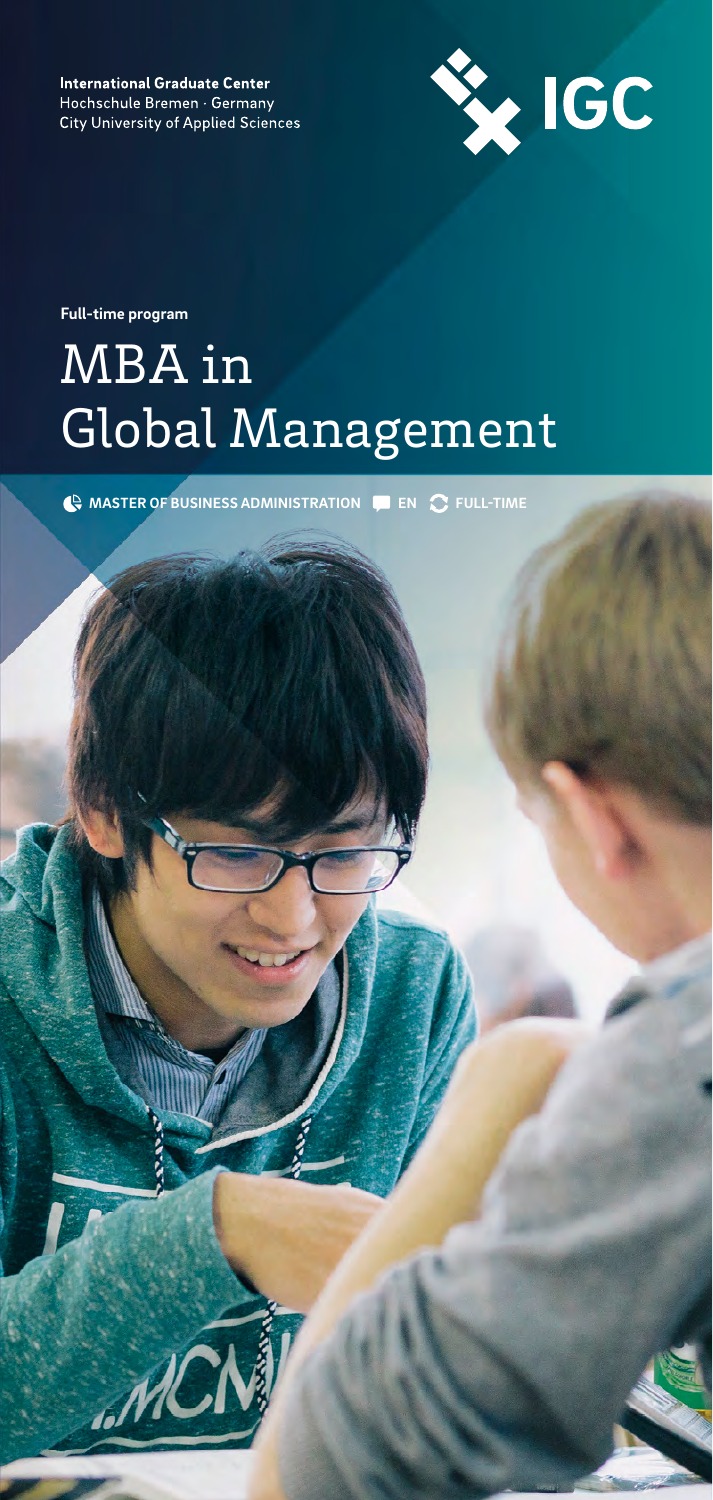#### WELCOME

Do you aim to make an impact and seek for an exceptional international business education on which you can build your further career? Then, our MBA in Global Management is the right choice!"

"The program provides you with a profound knowledge of state-of-the-art applications of management models and expert insights into management and leadership practice. Simultaneously, you will develop lasting connections with classmates and faculty from all over the world, due to small class sizes and interactive teaching and learning.

What makes the program unique is the blend of top-notch management education, a strong practice-orientation and cross-cultural experience, both inside and outside class."

#### **Prof. Dr. Mechthild Schrooten** Program Director,

MBA in Global Management



#### PROFILE

## Full-time MBA 100% in English

In our fast changing world a profound understanding of global markets and effective **international management skills are key for a successful international career in business.** 

Therefore, the MBA program Global Management delivers an in-depth understanding of the core international business subjects in all major functional areas. The program also emphasizes skills and abilities necessary to develop new global business opportunities, analyze international markets, manage companies effectively and lead diverse teams.

The program addresses young professionals with a bachelor's degree and work experience of at least one year. Basic economic or business qualifications are considered to be essential for admission.

A choice of up-to-date electives enable you to tailor your MBA to your own interests and career goals.

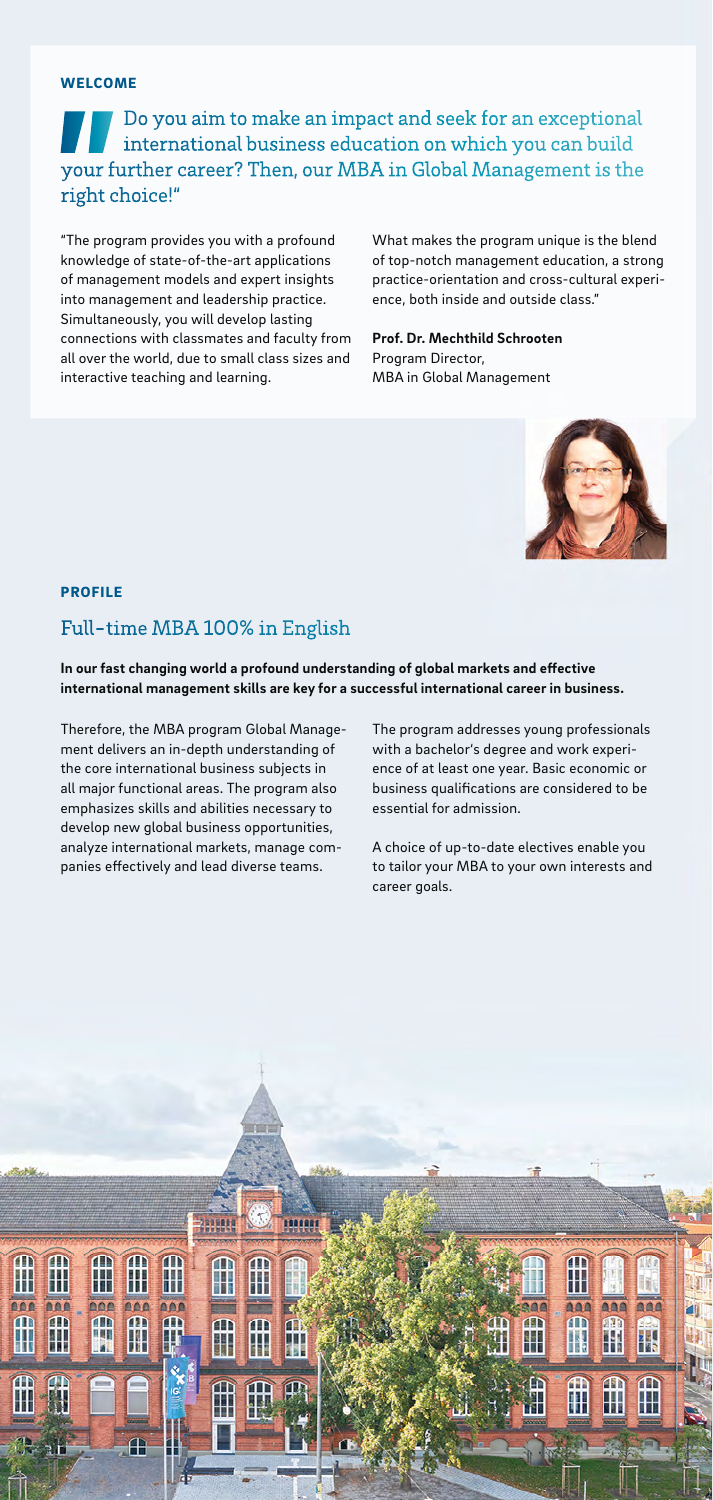#### PERSPECTIVES

In a global team of students you will learn to work together with colleagues from diverse backgrounds.

#### FIELD TRIPS

As part of an elective you will be able to join an international immersion study tour. IGC students have travelled to Greece, the USA and Hong Kong recently. Led by IGC faculty, these trips provide the opportunity to meet with MBA students from partner universities as well as local business leaders and gain first-hand global business experience.

#### COMPANY VISITS

During your time at IGC you will have opportunities to visit local companies. These will provide you with insights into the German way of working as well as into real-world challenges that managers face in demanding industries or business functions.

#### ALUMNI

After completing the program you will be part of an international network of alumni working in a multitude of companies and institutions.

### ADMISSION REQUIREMENT FOR GLOBAL MANAGEMENT

For admission to the program we require the following qualification and documentation:

- $\rightarrow$  Business-related bachelor's degree (official transcript of previous degree)
- → One year of postgraduate work experience (proof of work experience/employer's certificate)
- $\rightarrow$  Essay demonstrating the applicant's strong motivation for the program and dedication to an international business career
- → Curriculum vitae
- → Proof of English proficiency (TOEFL 90 IB, IELTS 6.5, CEF B.2]
- → Passport photograph
- $\rightarrow$  A copy of either birth certificate or passport

#### FACULTY AND RESEARCH AT IGC



SHARE OF FACULTY WITH INTERNA-TIONAL WORK/ **TEACHING EXPERIENCE** 



OF TEACHING DELIVERED BY RE-NOWNED EXPERTS FROM BUSINESS **PRACTICE** 

Not only in student body, but also in academic staff IGC sets great store by professional diversity: About 90% of the lecturers have international work and/or teaching experience, making an important contribution to sharpen the intercultural skills of our students.

In recent years, professors have joined us from the Glasgow Caledonian University (UK), Leeds Metropolitan University (UK), University of Valencia (Spain), and the Federal University





of Pernambuco (Brazil), as well as colleagues from Mexico. Full-time faculty members of HSB City University in general hold (at least) a PhD and have a proven track record of practical experience relevant to their respective disciplines. Thus, they are able to provide an academic perspective with first-hand managerial experiences. Moreover, high-ranking part-time lecturers from business practice familiarize our students with different business sectors and company functions.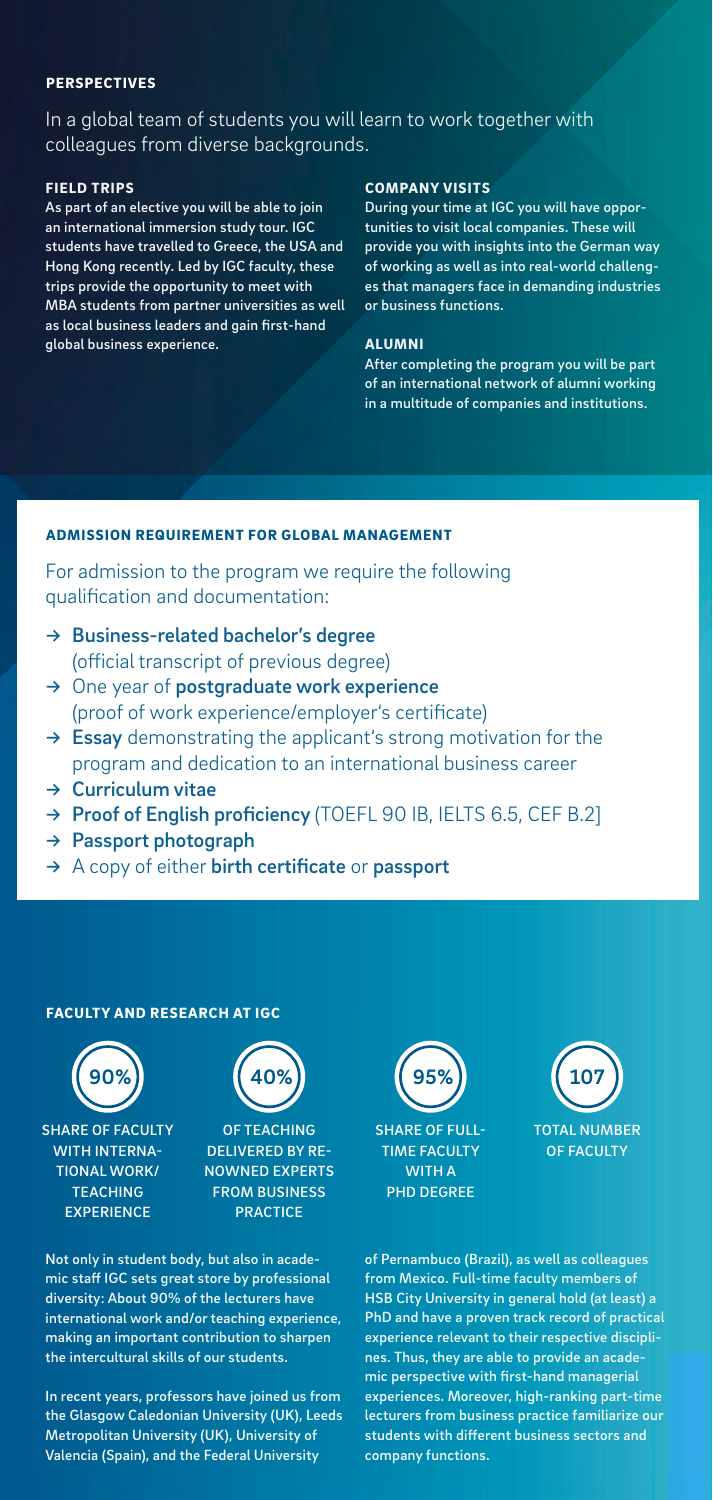#### KEY FACTS

| Degree title:                 | MBA                                                     | <b>ECTS</b>                            |
|-------------------------------|---------------------------------------------------------|----------------------------------------|
| Structure:                    | Full-time program                                       | <b>Tuition fees:</b>                   |
| Instruction language: English |                                                         |                                        |
| Class size:                   | Approx. 25 students                                     |                                        |
| Program duration:             | Two semesters, plus master's<br>thesis and oral defense | *Reduction for fu                      |
| Program start:                | Fall                                                    | 500 euros of the<br>sum is paid in ful |

 $14.900$  Euro\* + approximately 380 Euro contribution to student services per semester, including free usage of public transportation in and around Bremen and Lower Saxony, Germany Ill payment: A further reduction by tuition fee is possible, if the remaining

Il directly after the down payment.

Application deadline: please see our website

 $90$ 

Option to participate in several field trips (not included)

 Option to take German language courses (one course for free) Work-seeking visa of 18 months after graduation for Germany

#### ALUMNI CAREER

The program provides you with all the skills necessary for responsible positions in marketing or sales, as a human resources specialist, in investment banking, accountancy firms or even in government. The financial sector offers a variety of options including leadership positions. Graduates can also find exciting jobs in logistics and supply chain management. Working as a consultant is amoung the most popular career choices of our graduates and some were also inspired by the program to start their own

business after graduation. Whether you are seeking an internship or post-MBA job, our Career Service prepares you for your next move by providing career counselling, skills evaluation, resume writing classes, and interview preparation. Our graduates work e.g. as Brand Executive for British American Tobacco, as Program Manager for Thyssenkrupp Elevator, or as Business Analyst for Tata Consultancy Services.

#### INTERNATIONAL STUDENT ASSISTANCE (ISA)

Living and studying in another country is both exciting and interesting. At the same time it means a lot of organizational and administrative work. When you come to study at the IGC you do not need to worry about this. Our ISA

service will support and advise you from the beginning on. They wil pick you up after arrival, help you in finding accomodation, extending your visa, opening a bank account and they offer cultural events excursions and parties.

#### ALUMNI

# I enjoyed the diversity in class and the different backgrounds and ideas from the international professors"

"The MBA in Global Management provided me with the essential skills and experience to start my own company in steel construction. As I have an engineering background, IGC provided me with the necessary managerial skills for this step. As I am starting my business abroad, I have benefited much from my international colleagues`experience, as they have different backgrounds which helped me to understand other aspects of the construction industry."



**Muneer Jaradat**  MGM Graduate 2016 Jordania

Very enriching for a student who would like to work in a global environment"

"The MGM program gives equal credence to all matters related to an international corporate environment and is very enriching for a student who would like to work in a global environment. The professors are highly experienced and can definitely guide the student in the right direction. I was able to secure a much desired tax related role immediately after completing the MBA. Overall, I can say that acquiring this MBA has been very beneficial to me and I would like to thank IGC for it."



**Bahaar Rizvi** MGM Graduate 2015 India

#### **CURRICULUM**

**→ International Taxation Systems** 

| Wintersemester / 1st Semester                      | Sommersemester / 2nd Semester                      |  |
|----------------------------------------------------|----------------------------------------------------|--|
| <b>Professional Development</b>                    | <b>Project and Quality Management</b>              |  |
| → Culture and Cross-cultural Management            | → Projects in International Business               |  |
| → Personal Skills Development                      | → Process and Quality Management                   |  |
| <b>Business Analytics</b>                          | Logistics and Sustainable Supply Chain Management  |  |
| → Management Information Systems (MIS)             | → Logistics & Operations Management                |  |
| $\rightarrow$ Quantitative Methods                 | $\rightarrow$ Sustainable Supply Chain             |  |
| <b>Corporate Social Responsibility</b>             | <b>Global Economics</b>                            |  |
| → Business Ethics/Sustainable Development          | $\rightarrow$ Trade Theory & Policy                |  |
| → Human Resources and Diversity Management         | → International Capital Markets and Exchange Rates |  |
| <b>Global Management</b>                           | <b>International Financial Management</b>          |  |
| $\rightarrow$ Strategic Management & Globalization | $\rightarrow$ Global Finance                       |  |
| → Organizing International & Global Business       | $\rightarrow$ International Accounting             |  |
| <b>International Legal and Tax Framework</b>       | <b>Electives</b>                                   |  |
| $\rightarrow$ International Business Law           | $\rightarrow$ Entrepreneurship                     |  |

**→ Business Risk Management**

**→ Leadership**

**→ Digital Transformation: Blockchain & Social Media**

**3rd Semester**

**Master's Thesis**